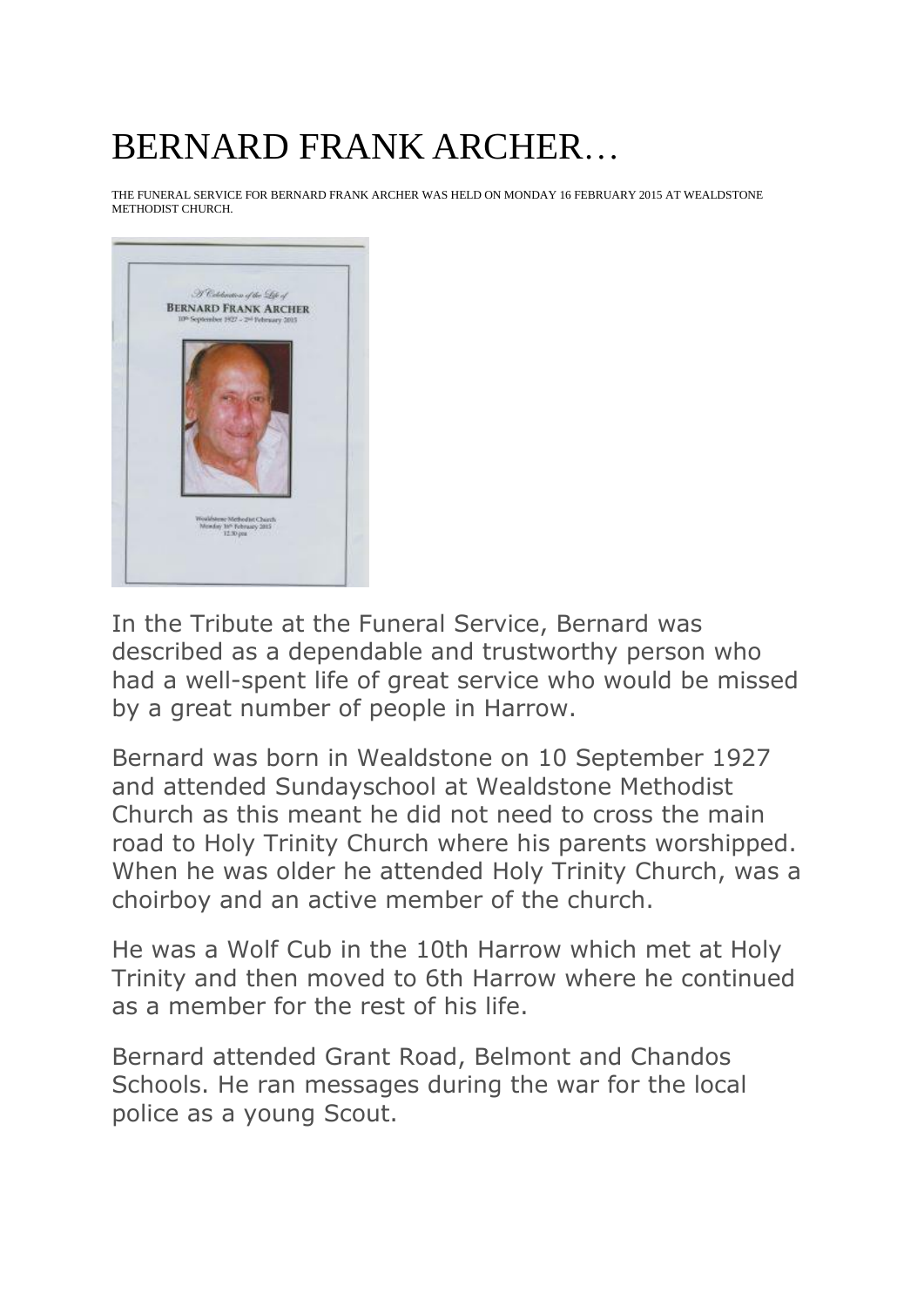He was apprenticed as an engineer repairing tanks at Acton and attended Acton Technical College. After the war he applied for a job in the print works at the Harrow Observer but was offered a job as a planner, which he did for the next 53 years. After retirement he was asked back to help with computerisation and finally retired aged 73.



At Holy Trinity Church he was a member of the HT Fellowship, taking part in Drama and Pantomimes.

He married Francis Brown in 1969 and lived in Pinner and then Spencer Road Wealdstone. They had two sons: David in 1972 and Colin in 1974 and went for their holidays to Mundesley in Norfolk.

He carried out administrative duties for the Wealdstone Active Community, the older people's panel and the Harrow Senior Residents Group.

He was Assistant Cub Scout Leader (1946-1950), Assistant Scout Leader (1950-1969), Group Scout Leader (1987- 1992) and Chairman of 6th Harrow (2006 onwards), Public Relations Officer for Harrow and Wealdstone Scout District (1997 onwards), and was at his best when out and about in the community, including leading the contingent at the Remembrance Day Service.